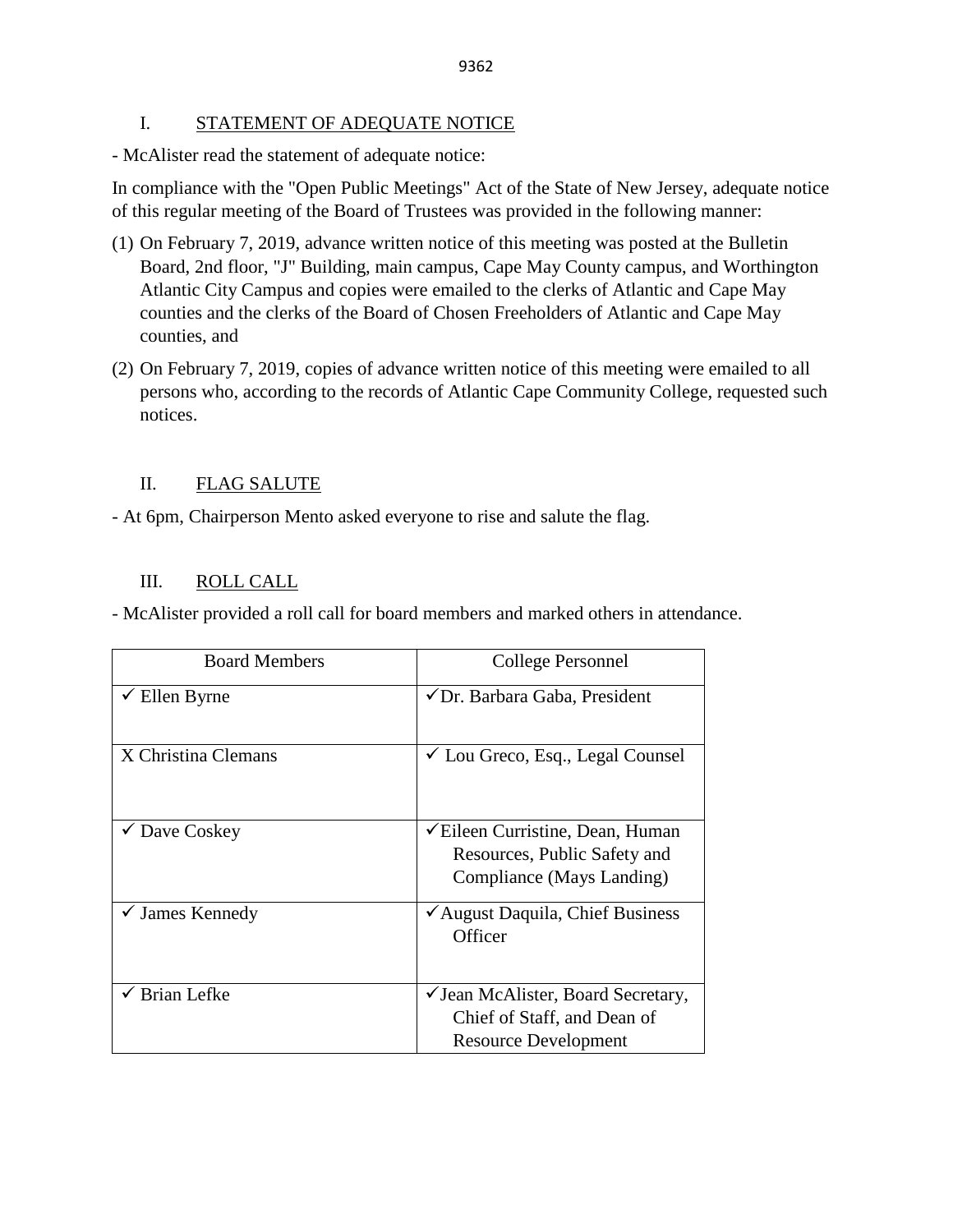| <b>Board Members</b>                                                                                                                                                                                                                                                                                   | <b>College Personnel</b>                                                                                                                                                                                                                                                                                                                                                  |
|--------------------------------------------------------------------------------------------------------------------------------------------------------------------------------------------------------------------------------------------------------------------------------------------------------|---------------------------------------------------------------------------------------------------------------------------------------------------------------------------------------------------------------------------------------------------------------------------------------------------------------------------------------------------------------------------|
| √ Meghan Clark, Alumni<br>Representative                                                                                                                                                                                                                                                               | √Dr. Josette Katz, Vice President,<br><b>Academic Affairs</b>                                                                                                                                                                                                                                                                                                             |
| ✔ Daniel Money                                                                                                                                                                                                                                                                                         | └ Leslie Jamison, Chief Financial<br>Officer                                                                                                                                                                                                                                                                                                                              |
| $\checkmark$ Maria K. Mento                                                                                                                                                                                                                                                                            | ← Dr. Vanessa O'Brien-<br>McMasters, Dean, Institutional<br>Research, Planning &<br><b>Effectiveness and Information</b><br><b>Technology Services</b>                                                                                                                                                                                                                    |
| $\checkmark$ Robert Bumpus                                                                                                                                                                                                                                                                             | ✔ Paula Stewart Davis, Dean of<br><b>Student Affairs and Enrollment</b><br>Management                                                                                                                                                                                                                                                                                     |
| √ Dr. Judith DeStefano-Anen                                                                                                                                                                                                                                                                            | X Donna Vassallo, Dean of<br>Worthington Atlantic City Campus,<br>and Dean of Career Education                                                                                                                                                                                                                                                                            |
| $\checkmark$ Donald J. Parker (Mays Landing)                                                                                                                                                                                                                                                           | Laura Batchelor, Executive<br>✓<br>Director of Marketing and<br><b>College Relations</b>                                                                                                                                                                                                                                                                                  |
| $\checkmark$ Maria Torres                                                                                                                                                                                                                                                                              | X Maria Kellett, Dean of Cape May<br>County Campus, Associate Dean of<br><b>Resource Development</b>                                                                                                                                                                                                                                                                      |
| $\checkmark$ Helen Walsh                                                                                                                                                                                                                                                                               |                                                                                                                                                                                                                                                                                                                                                                           |
| $\overline{\checkmark}$ Harrison Furman                                                                                                                                                                                                                                                                |                                                                                                                                                                                                                                                                                                                                                                           |
| <b>Other Public in Attendance-</b>                                                                                                                                                                                                                                                                     |                                                                                                                                                                                                                                                                                                                                                                           |
| ← Fred Caltabiano, Partner, Bowman<br>and Company<br>√ CMC Freeholder E. Marie Hayes<br>$\checkmark$ Professor Effie Russell<br>$\checkmark$ Bert Rosica, Baseball Assistant<br>Coach<br>$\checkmark$ Ismael Muniz, student<br><del></del> Louis Sauri, student<br>$\checkmark$ Kyle Eppright, student | $\checkmark$ Bonnie Lindow, Atlantic County<br>Treasurer<br>Gracellen Etherton, Senior<br>Manager, Office of the<br><b>President/Board of Trustees</b><br>← Heather Peterson-ACCCEA<br>$\checkmark$ Caesar Niglio, ACCCEA<br>✓ Kathy Landau, ACCCEA<br>$\checkmark$ Sandi Greco, Director IT<br><b>Services</b><br>$\checkmark$ Chris Vallese, Technician, IT<br>Services |

# IV. CALL TO ORDER

-Chairperson Mento called the meeting to order at 6pm.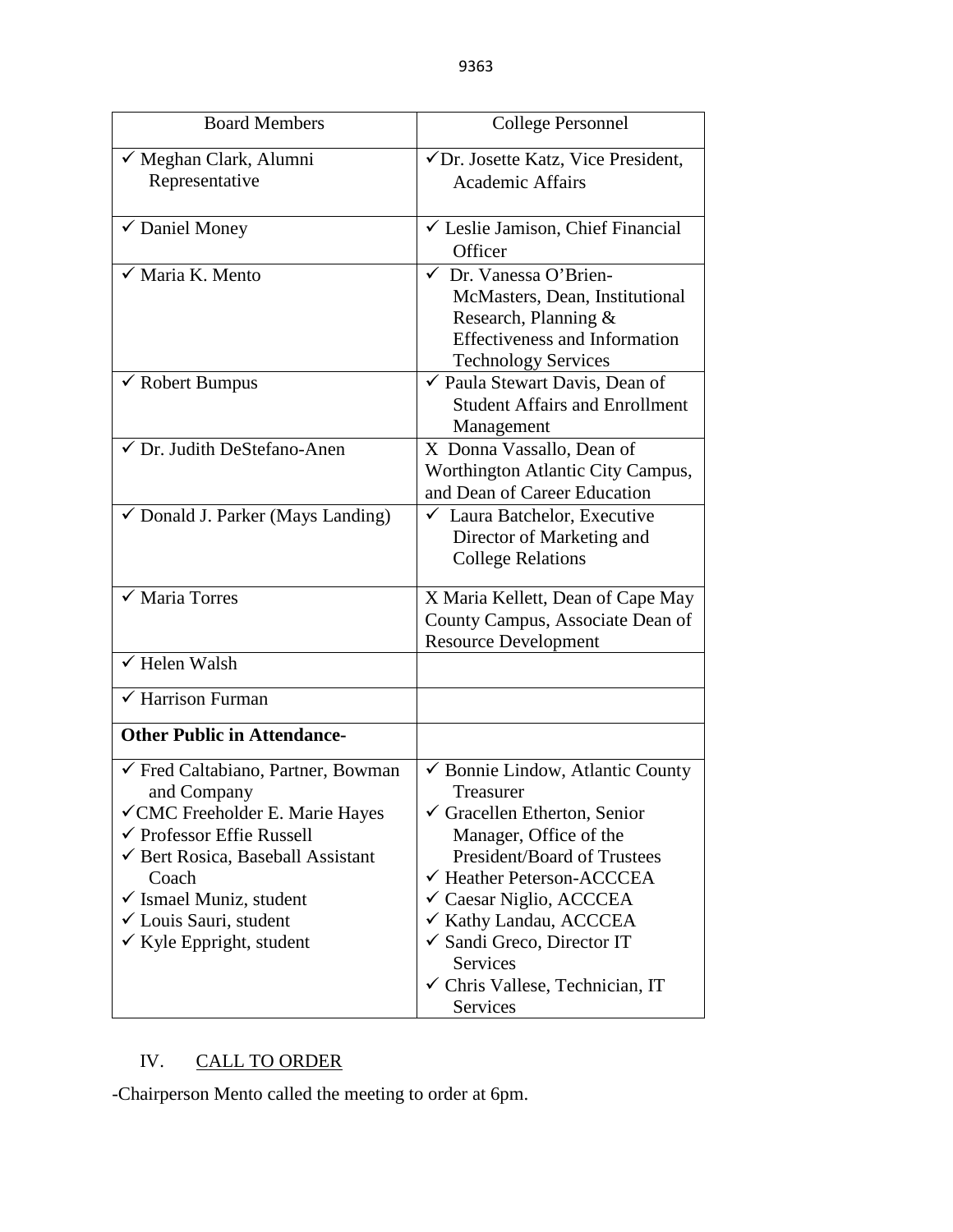## V. PRESIDENT'S REPORT

### Inside the College

Dr. Gaba introduced Dr. Aaron Fichtner, President, New Jersey Council of County College (NJCCC) and Dr. Phil Linfante, Chairman (NJCCC).

- − Dr. Linfante provided information about the important work of the NJCCC including its 25-year history of education policy advocating and providing funding to help workforce training needs across the State. Dr. Linfante asked that Trustees enhance relationship with legislators at all levels of government and be active participants for the sector, especially in April during *Community College Month*.
- − Dr. Fichtner discussed the important advocacy role that NJCCC plays as a voice of the community college stakeholders and coordination of Chapter 12 funding. Dr. Fitchner also stated that community colleges are stronger together and encouraged sharing best practices as part of *Vision 2028*. He discussed the importance of providing ongoing education to the adult learner and encouraged collaborative partnerships and relationships with the business community.
- − Dr. Fichtner and Dr. Linfante thanked Trustee Torres for her years of service on the NJCCC's Executive Committee.

President's Report

Dr. Gaba discussed the following:

### **Blackboard Ally**

− *Ally* is a Blackboard tool that allows the College to continue its work in providing online accessible course content that gives students flexible tools to access content. Staff from Blackboard were on site last week as part of their world-wide tour to gather information about their Ally product. Additionally, they conducted an accessibility workshop for faculty/staff. During the visit, Atlantic Cape was recognized as a leader by Ally in creating accessible content for students. Thanks to all the hard work by the Center for Accessibility, faculty and staff for creating accessibility for all.

## **Facilities Update**

− J-Lobby- The lobby has been transformed to an open concept creating a gateway to the college that is more attractive and inviting. This is part of a conscious plan to make the campus more attractive so that students will feel comfortable and stay on campus.

## **K-12 Outreach**

− *Wildwood High School***-** More than 25 students visited the Cape May Campus at the end of January. Students learned about services available at the Campus, and experienced a sample class taught by Professor Karl Guilian and Professor Michael Bolicki. Additionally, career planning workshops were provided by Dr. Tammy DeFranco and Ms. Cynthia Correa. We continue to encourage on-site visits by prospective students, parents, middle school and high school faculty and staff.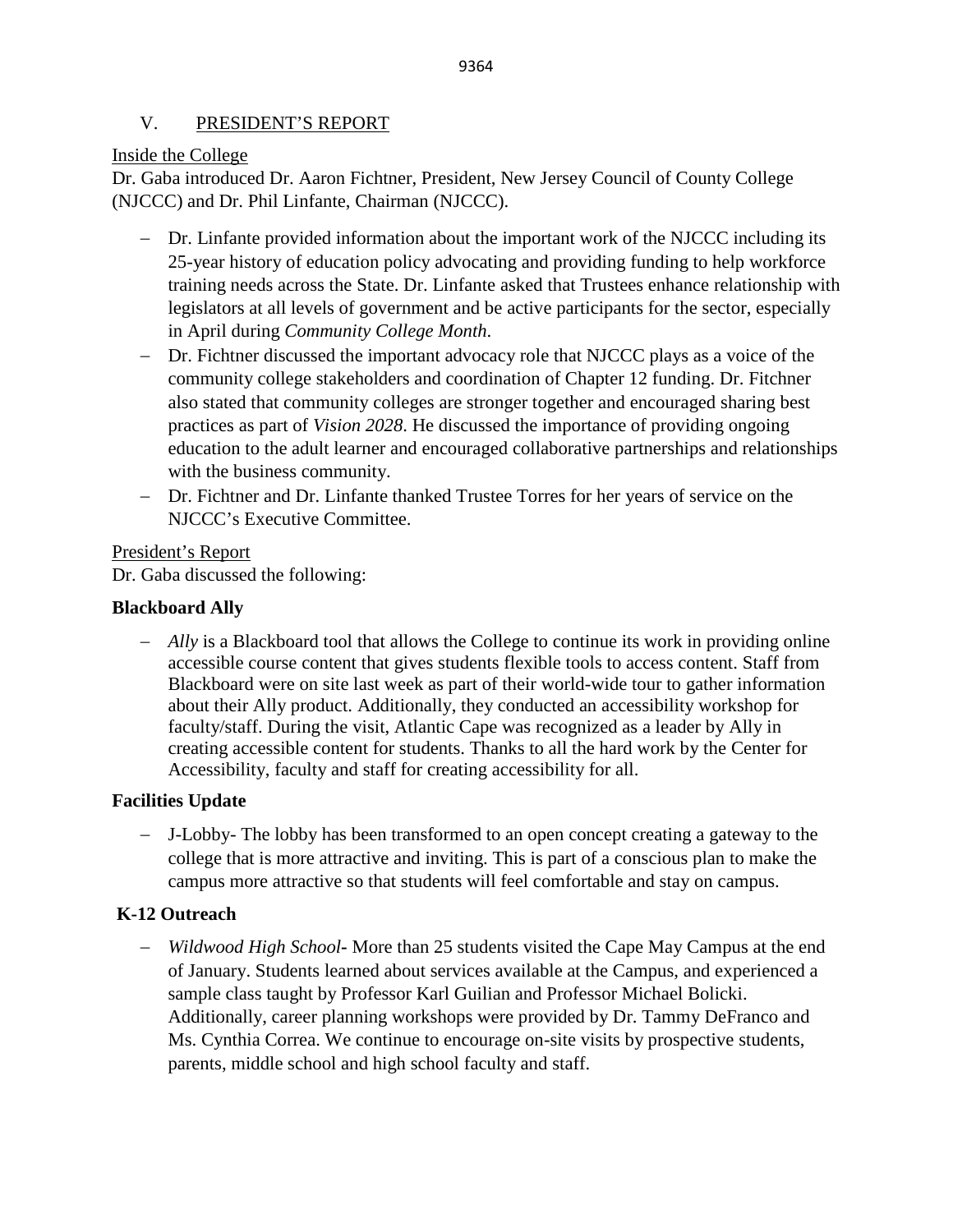− *Uptown Complex Middle School in Atlantic City***-** The focus of the discussion was on the importance of attending college and the programs that we offer at Atlantic Cape.

## **Community Relations-Cape May County Campus**

- − *Free Basic Computer Skills Class***-** This sold-out course was offered to Veterans on Saturday, February 23 in partnership between a private citizen, the Citizens and Veterans Advisory Committee in Cape May, and Atlantic Cape.
- − *Hate Crimes Symposium* This successful event was held at the Cape May County Campus. There were over 60 people in attendance. It was hosted by the FBI, and the Cape May County Prosecutors Office.

## **Restaurant Gala**

− An ACA video highlighting students who have benefited from the Restaurant Gala scholarships was presented. Brandon Panter, a graduate of Atlantic Cape with honors in 2018, created the video for the Foundation. The event is Thursday, March 14 at Harrah's Waterfront Tower and will feature 42 restaurants and distilleries, as well as hors d'oeuvres that will be prepared by the students attending the Academy of Culinary Arts.

## VI. COMMENTS FROM THE PUBLIC

-Chairperson Mento called for comments from the public on agenda items. There were no comments.

### VII. CONSENT RESOLUTONS

-McAlister read the following consent resolutions.

**Res. #56** Approve: Regular Session Minutes (January 29, 2019)

### **Res. #58**

### **Personnel Action**

It is respectfully requested, upon the recommendation of the President, that the Board approve the following:

Appointment

**Kelly Johnson,** Housekeeper I, Facilities effective February 27, 2019 at an annual salary of \$28,498.

Resignations

**Stephen Fisk**, Security Officer/Dispatcher, Security and Public Safety retroactive to February 15, 2019.

**John Thompson**, Maintenance Mechanic II, Facilities retroactive to February 1, 2019.

**Ravi Manimaran**, Dean of STEM Programs, effective June 30, 2019.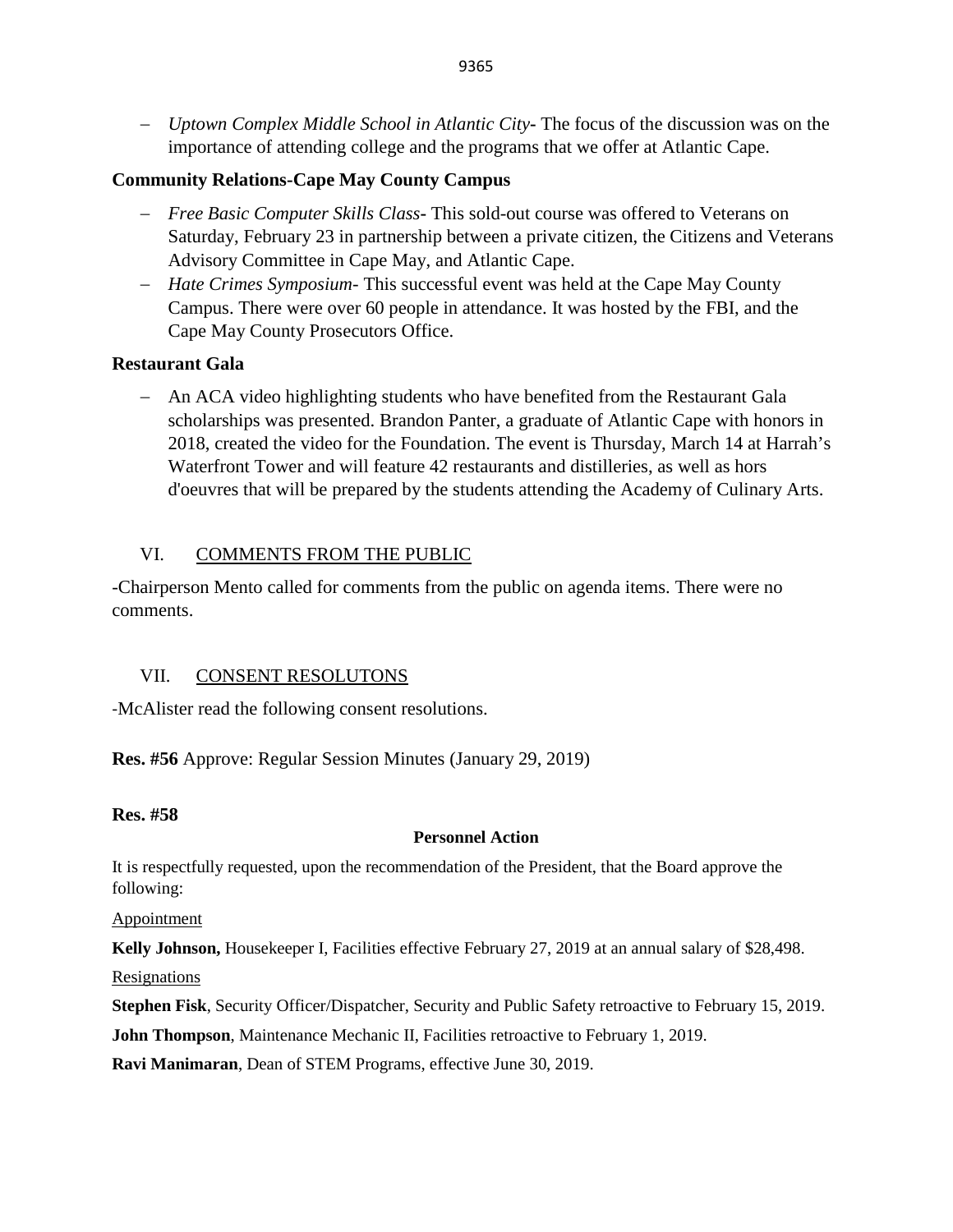#### 9366

### **Res. #58A**

It is respectfully recommended, by the President, that the following individuals be re-appointed to oneyear terms, effective July 1, 2019:

## **Supervisory and Administrative Personnel (Included in the Bargaining Unit)**

| Jennie Ayres            | Assistant Director, Conferences, Events and Contracts                         |
|-------------------------|-------------------------------------------------------------------------------|
| <b>Michael Barnes</b>   | Director, Center for Accessibility                                            |
| Carmen Cabrera          | <b>Assistant Director, Admissions</b>                                         |
| Cynthia Correa          | Director, Worthington Atlantic City Campus Student Services and Institutional |
|                         | Career Services                                                               |
| <b>Tammy DeFranco</b>   | Director, Cape May County Campus Student Services and Campus Management       |
| Victoria DeLaurentis    | Assistant Director, Financial Aid                                             |
| Linda DeSantis          | Director, Financial Aid and Veterans Affairs                                  |
| John Feldbauer          | Director, Server, Cloud and Broadcast Systems                                 |
| Christine Gamboa        | Director, Testing                                                             |
| Crista Golden           | <b>Assistant Bursar</b>                                                       |
| Sandra Greco            | Director, Systems and Hardware Projects                                       |
| Terri-Lynn Hamby        | <b>Assistant Director, Science Labs</b>                                       |
| Janet Hauge             | Director, Academic Support Services                                           |
| Patricia Heller         | <b>Assistant Director, Administrative Computing</b>                           |
| Dorie Keener            | Director, Business Services                                                   |
| Barbara Kozek           | Assistant Director, Adult Basic Ed/ESL/HSE                                    |
| Kathleen Landau         | <b>Bursar</b>                                                                 |
| <b>Richard Luderitz</b> | Assistant Director, Paramedic and EMT Training                                |
| Michelle Perkins        | Director, Instructional Technology                                            |
| <b>Heather Peterson</b> | Registrar                                                                     |
| Anita Polanco           | Assistant Director, Educational Opportunity Fund                              |
| Nancy Porfido           | Director, Student Engagement and Judicial Officer                             |
| Joseph Rooney           | Director, Admissions and Recruitment                                          |
| Mariangela Sozio        | Director, Accounting, Budgets and Foundation Reporting                        |
| <b>Patrick Sweeney</b>  | Director, Administrative Computing                                            |
| Sherwood Taylor         | Director, Workforce Development                                               |
| Harry Whitelam          | Director, Purchasing and Storeroom Operations                                 |
| <b>Stacey Zacharoff</b> | Director, Student Success Center                                              |
|                         |                                                                               |

### **Supervisory and Administrative Personnel (Exempt)**

| Laura Batchelor         | Executive Director, Marketing and College Relations                   |
|-------------------------|-----------------------------------------------------------------------|
| Denise Coulter          | Dean, Liberal Studies                                                 |
| August Daquila          | <b>Chief Business Officer</b>                                         |
| <b>Stephanie Davies</b> | Supervisor, Custodial and Building Services                           |
| Paula Davis             | Dean, Student Affairs and Enrollment Management                       |
| Cindy DeFalco           | Director, Human Resources                                             |
| <b>Richard Garwood</b>  | Supervisor, Facilities Operations                                     |
| Leslie Jamison          | <b>Chief Financial Officer</b>                                        |
| Josette Katz            | Vice President, Academic Affairs                                      |
| Maria Kellett           | Associate Dean, Resource Development and Dean, Cape May County Campus |
| <b>Joy Little</b>       | Controller                                                            |
| Jean McAlister          | Chief of Staff and Dean, Resource Development                         |
| Patricia McClay         | Dean, Academy of Culinary Arts                                        |
| Luis Montefusco         | Director, Institutional Research Assessment and Planning              |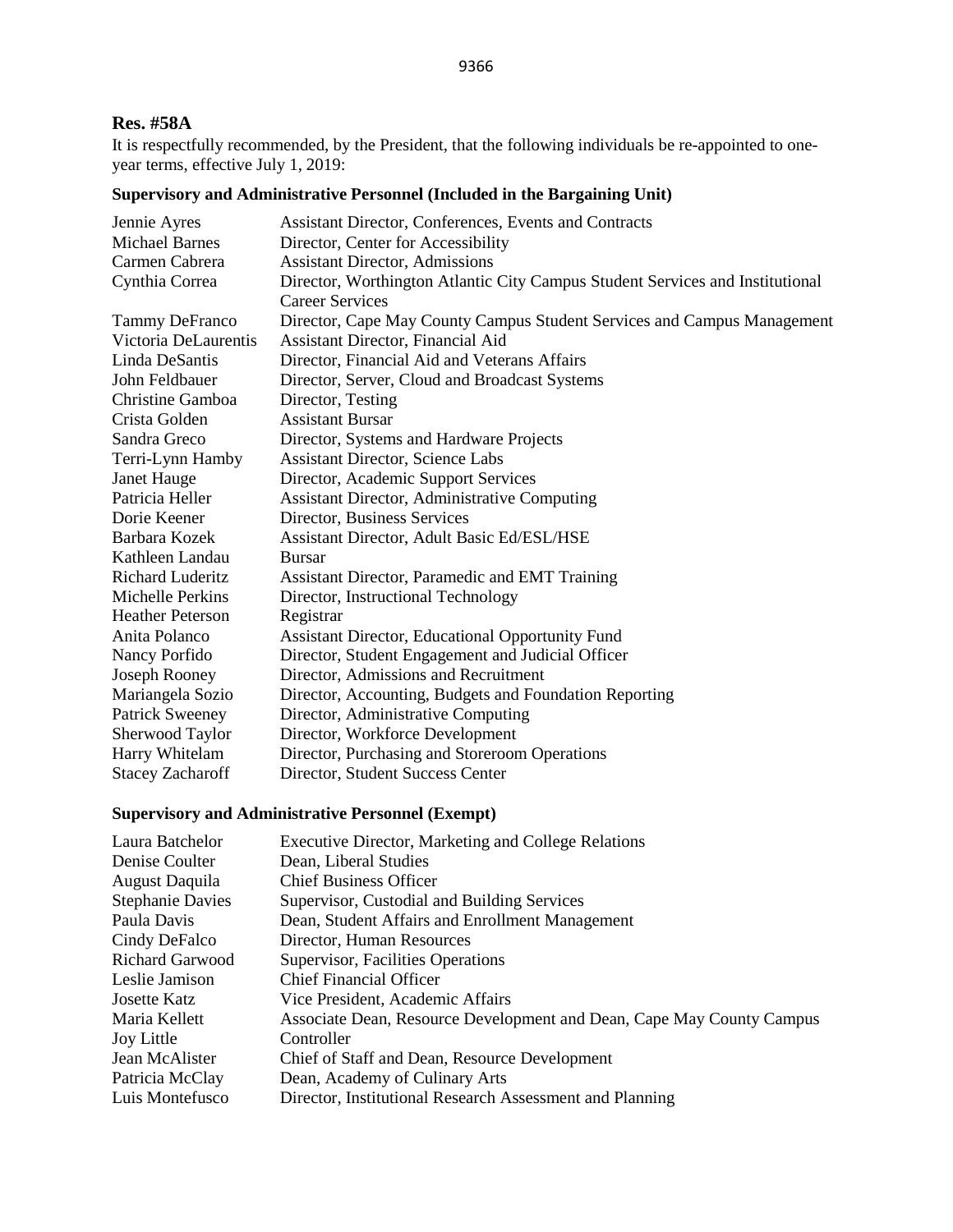|                       | Vanessa O.McMasters Dean, Institutional Research, Planning & Effectiveness and Information |
|-----------------------|--------------------------------------------------------------------------------------------|
|                       | <b>Technology Services</b>                                                                 |
| <b>Edward Perkins</b> | <b>Plant Project Manager</b>                                                               |
| Clifton Sudler        | Director, Security and Public Safety                                                       |
| Robert Townsend       | Supervisor, Facilities Management                                                          |
| Donna Vassallo        | Dean, Career Education and Workforce Development and Dean, Worthington                     |
|                       | <b>Atlantic City Campus</b>                                                                |
| Russell Waugh         | Director, Facilities                                                                       |

#### **Faculty without Tenure**

| Kenyatta Collins | <b>Assistant Professor, Psychology</b>       |
|------------------|----------------------------------------------|
| Deborah DaGrosa  | <b>Assistant Professor, Nursing</b>          |
| John Heenan      | <b>Assistant Professor, Criminal Justice</b> |
| Lorraine Monzo   | <b>Assistant Professor, Nursing</b>          |
| Denise Petro     | <b>Assistant Professor, Nursing</b>          |
| Polly Thieler    | <b>Assistant Professor, Nursing</b>          |

#### **Faculty Earning Tenure with this Reappointment**

| Dean Wyks | Assistant Professor, Criminal Justice |  |
|-----------|---------------------------------------|--|
|-----------|---------------------------------------|--|

**Res. #59**

#### **Award of Bids**

| <b>Number</b>   | <b>Item and Vendor Information</b>      | <b>Amount</b>        |
|-----------------|-----------------------------------------|----------------------|
| <b>OQ165</b>    | Microsoft Campus License                | \$29,530.43          |
|                 | FY19-20 Information Technology Services |                      |
|                 | <b>SHI</b> International Corp           |                      |
|                 | Somerset, NJ                            |                      |
| <b>Bid 1847</b> | Renovation A-Building                   | \$1,752,000.00       |
|                 | Chapter 12                              |                      |
|                 | <b>Hessert Construction</b>             |                      |
|                 | Marlton, NJ                             |                      |
|                 |                                         | Total \$1,781,530.43 |

#### **Res. #60**

#### **Amendment to Carl D. Perkins Career and Technical Education Improvement Grant Spending Plan**

**WHEREAS,** Atlantic Cape Community College, as a comprehensive community college, seeks to provide career occupational training programs to prepare Atlantic Cape Community College students and other Atlantic and Cape May County residents for employment, and;

**WHEREAS,** the Carl D. Perkins Career and Technical Education Improvement Grant ("Perkins") is a Federally authorized Grant whose aim is to increase the academic achievement of career and technical education students and strengthen the connections between secondary and post-secondary education, and;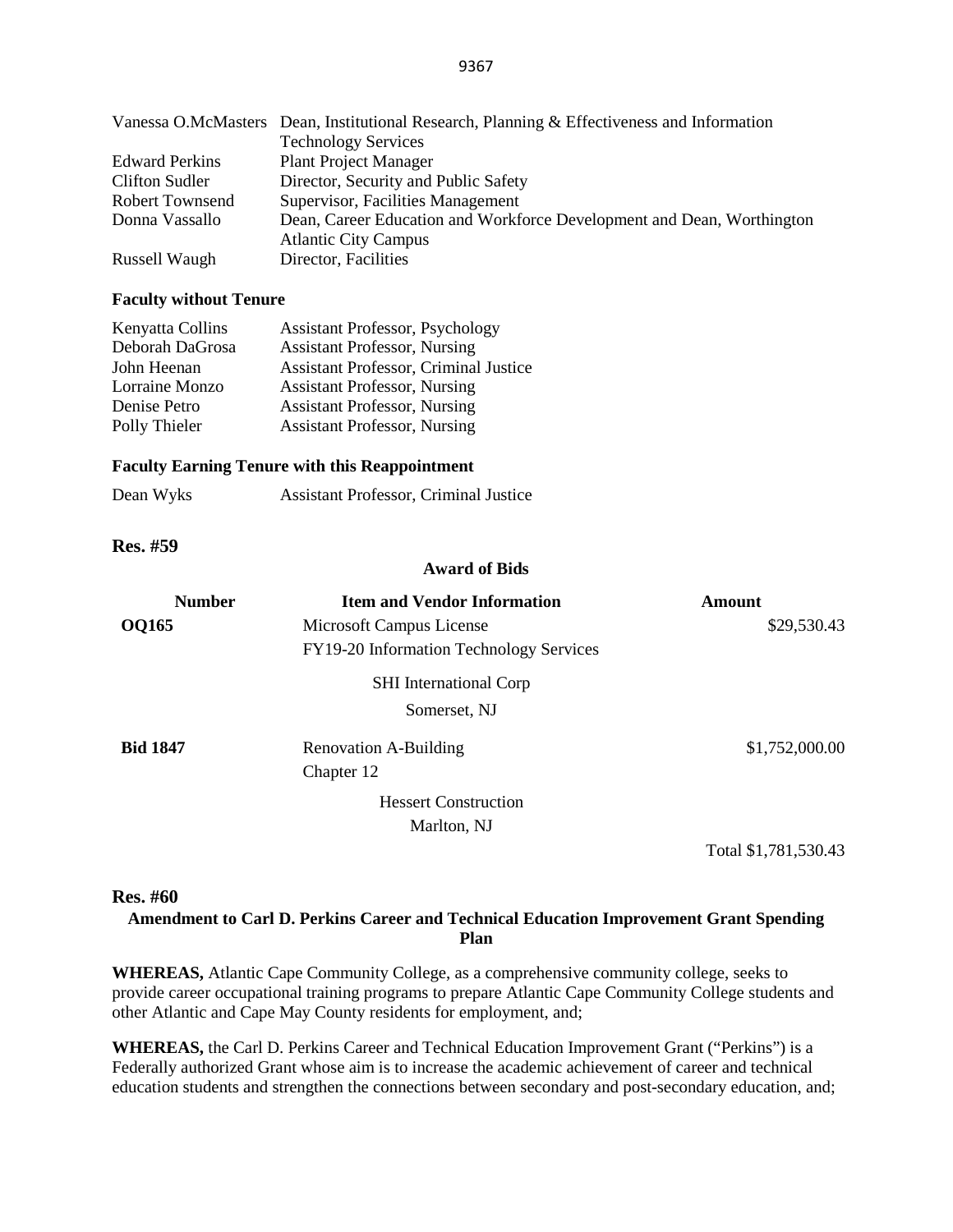**WHEREAS,** on June 28, 2018 the College filed its application and Spending Plan with the State of New Jersey Department of Education for Perkins grant funding in the amount of \$457,321 for the fiscal year end June 30, 2019, and;

**WHEREAS,** on August 31, 2018 the State of New Jersey Department of Education notified Atlantic Cape Community College that its Perkins application was in "substantially approvable form" and, as a consequence, obligations against these funds were permissible effective that date, and;

**WHEREAS,** on January 22, 2019 Atlantic Cape received notification that the College received an additional \$4,236 in funding from vocational school districts' surplus for a total of \$461,557, and;

**WHEREAS,** the State of New Jersey Department of Education requires that reallocations of budgeted amounts between and among Spending Plan component line items be presented through an amendment to the Spending Plan which is due no later than March 31, 2019, and;

**WHEREAS,** Atlantic Cape will submit a new amendment to the Spending Plan of the Carl D. Perkins Career and Technical Education Improvement Grant, and;

**WHEREAS,** revisions to equipment resulted in reallocations of the total amount budgeted among component line items.

**NOW, THEREFORE BE IT RESOLVED,** that the Board of Trustees of Atlantic Cape Community College hereby approves the amendment to the Spending Plan of the Carl D. Perkins Career and Technical Education Improvement Grant as detailed in Exhibit A of this Resolution.

### **Res. #61**

## **Disability Rights New Jersey (DRNJ) Grant: Expansion of Assistive Technology Services to People with Disabilities in New Jersey**

**WHEREAS**, Disability Rights New Jersey (DRNJ) is soliciting applications for Expansion of Assistive Technology Services to People with Disabilities in New Jersey, and;

**WHEREAS**, the Expansion of Assistive Technology Services to People with Disabilities in New Jersey will award competitive funding to provide enhanced access to assistive technology products and services on a comprehensive, statewide basis through a system of device loan, demonstration, equipment reuse, training and technical assistance, and public awareness activities, and;

**WHEREAS**, Expansion of Assistive Technology Services to People with Disabilities in New Jersey could provide Atlantic Cape with a grant of up to \$10,500 for assistance to Atlantic Cape students with disabilities over the term of April 2019 through September 2019 (projected).

**THEREFORE BE IT RESOLVED** that the Board of Trustees of Atlantic Cape Community College hereby grants approval to submit an application to Disability Rights New Jersey (DRNJ) for the Expansion of Assistive Technology Services to People with Disabilities in New Jersey, requesting a grant of up to \$10,500 to provide assistance to Atlantic Cape students with disabilities over the term of April 2019 through September 2019 (projected).

### **Res. #62**

**Easton Foundations/USA Archery 2019 Collegiate Archery Grant Program**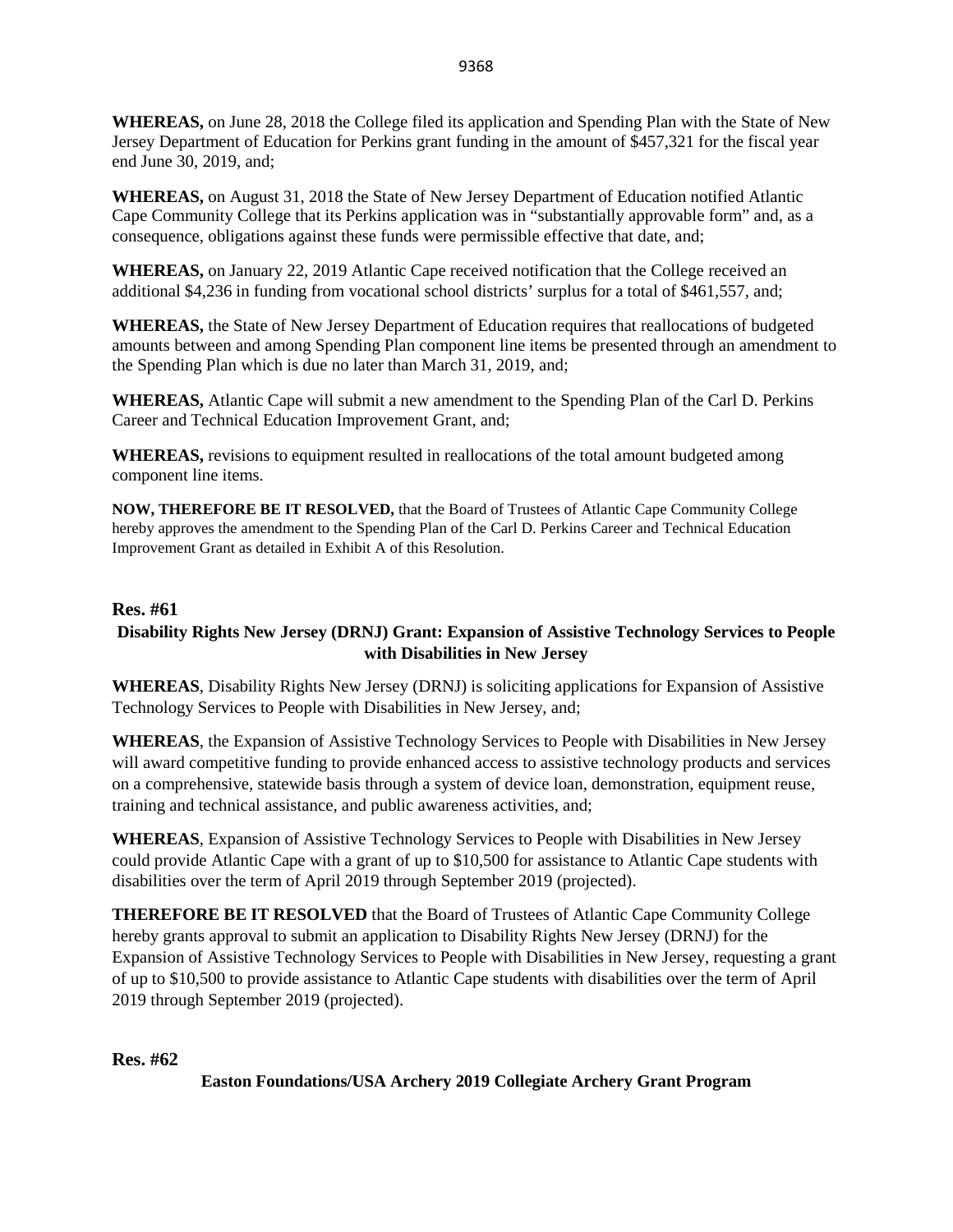**WHEREAS**, Easton Foundations/USA Archery is soliciting applications for its 2019 Collegiate Archery Grant Program, and;

**WHEREAS**, the 2019 Collegiate Archery Grant Program will provide funding for target mats which will enhance the ability of the team to host tournaments, and;

**WHEREAS**, all applications are due March 10, 2019, and**;**

**WHEREAS**, Atlantic Cape's archery program would like to apply for a grant of \$1,700 to purchase six (6) target mats.

**THEREFORE BE IT RESOLVED** that the Board of Trustees of Atlantic Cape Community College hereby grants approval to submit an application to Easton Foundations/USA Archery by the deadline of March 10, 2019 to purchase equipment to continue and expand hosting of tournaments at the college.

**Res. #64** Executive Session

-Trustee Lefke motioned to approve consent resolutions, Trustee Money seconded.

ROLL CALL:

AYES

NO NAYS

ABSTENTIONS-Trustee Coskey, Trustee Walsh and Trustee Clark abstained from Resolution #56.

Motion carried.

# VIII. BUDGET REPORT

Chairperson Mento asked Trustee Byrne to provide a budget report as part of regular resolutions.

# IX. REGULAR RESOLUTIONS

**Res. #57** FY19 Financial Statement for seven months ended January 31, 2019. Trustee Byrne reported the following:

− As of January 31, 2019, the College has earned 82% of budgeted revenues and expended 57% of budgeted expenditures. FY19 Summer enrollment was above budget by 5.5%, FY19 Fall credit enrollment is below budget by 4.67% and FY19 Spring credit enrollment is above budget by 1.4% for a fiscal year average of -1.13%. Net FY19 tuition and fees revenue shortfall is \$325,000. Revenue is tracking up .8% versus a budgeted increase of .1% and expenses are tracking 1.8% less than last year which is in line with the 1.4% budgeted decrease. The budgeted margin this year compared to last year is up 6.3%.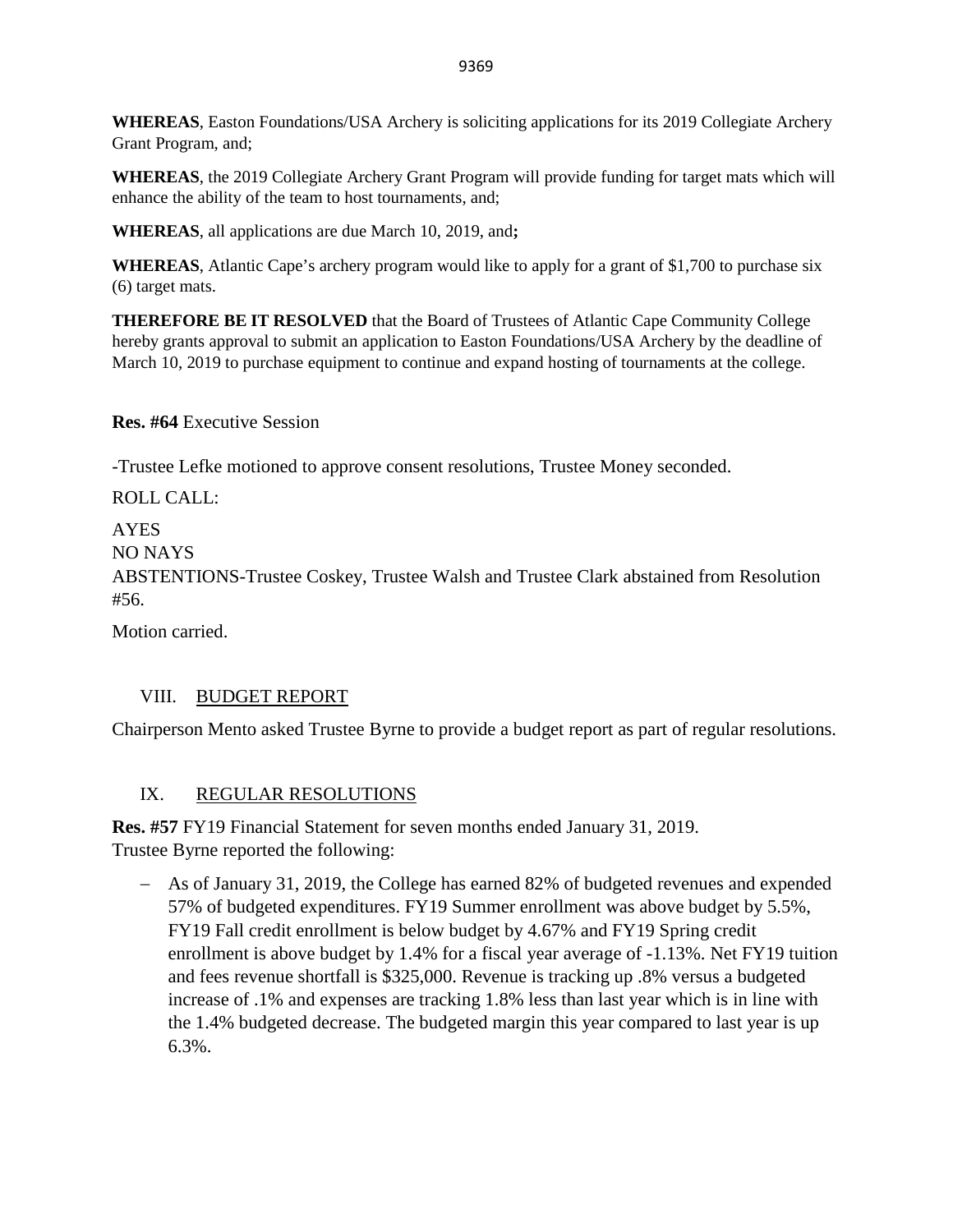− Although there is a net tuition and fee revenue shortfall, there are savings on the expense side to offset the revenue shortfall. Management is monitoring revenue and expenses and projects to be within the budgeted margin.

-Trustee Byrne motioned to approve Resolution #57, Trustee Coskey seconded.

ROLL CALL: ALL AYES NO NAYS NO ABSENTIONS

Motion Carried.

### **Motion to Accept**

DRAFT (as of 2/15/19) Comprehensive Annual Financial Report (CAFR) for the Fiscal Year ended 6/30/18

- − Mr. Caltabiano, partner at Bowman and Company LLC, discussed GASB 75 as it relates to liability-health insurance. This liability is greater than pension liability. He noted that Atlantic Cape is in "good cash position" and the "unrestricted trend did not repeat itself from last year due to fund balance lapse".
- − Trustee Money noted that this was a strong report.

-Trustee Byrne motioned to approve the CAFR, Trustee Torres seconded.

ROLL CALL:

ALL AYES NO NAYS NO ABSENTIONS

Motion Carried.

**Res. #63**

### **Approval of Grant Application Submissions**

**WHEREAS**, some grants from which the College would benefit often have a short turnaround time for submittal, and;

**WHEREAS**, due to the nature of the grant application process and timing of Board of Trustees meetings, it may not be possible to secure Board of Trustees approval prior to grant application deadlines, and;

**WHEREAS**, the College President will notify the Chair and Vice-Chair of a grant application prior to submission if the grant deadline falls before a Board of Trustees meeting and will also confer with the Treasurer if a college match is required.

**THEREFORE BE IT RESOLVED** that the Board authorizes the College President to submit grant applications on behalf of the College with Board action taken at the following Board meeting.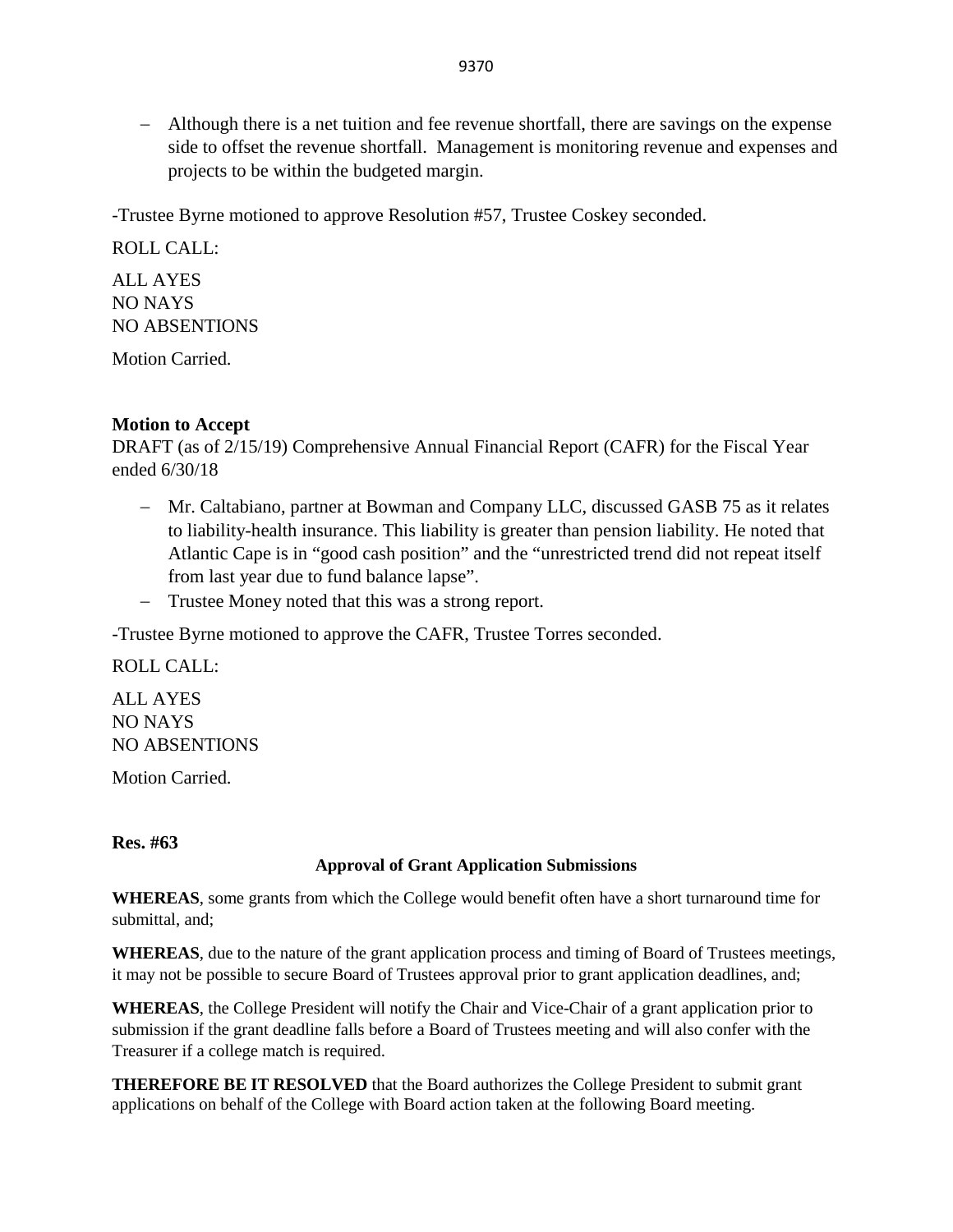-Trustee Byrne motioned to approve Resolution #63, Trustee Furman seconded.

ROLL CALL:

ALL AYES NO NAYS NO ABSENTIONS

Motion carried.

**Res. #58B**

### **Retirement Ms. Eileen Curristine**

**WHEREAS**, Eileen Curristine joined Atlantic Cape Community College on February 28, 2011 as the Dean of Human Resources and Compliance, and;

**WHEREAS**, Ms. Curristine was assigned oversight of Public Safety and Security in July 2012 becoming the Dean of Human Resources, Public Safety and Compliance, and received a title change to Chief Officer, Human Resources, Public Safety & Compliance in August 2018, and;

**WHEREAS**, Ms. Curristine's commitment to Atlantic Cape is exemplified by both professional and personal attention to the significant organizational change that the institution has undergone during her time at the College, and;

**WHEREAS**, throughout her Atlantic Cape career, Ms. Curristine has engaged in professional development activities in criminal justice, technology, and compliance to enhance her service to the College, and;

**WHEREAS**, Ms. Curristine provided leadership during the introduction of armed officers to the College as well as to the development and presentation of active shooter training, and;

**WHEREAS**, Ms. Curristine provided effective leadership during the 2016 Presidential Search which involved coordinating tours, meetings, surveys, and candidate visits, all in a short period of time, and;

**WHEREAS**, Ms. Curristine provided leadership and support to health and safety compliance issues as evidenced by several successful state and federal agency audits, and;

**WHEREAS**, Ms. Curristine volunteered her time to several Atlantic Cape Foundation fundraisers, including the Restaurant Gala, and;

**WHEREAS**, the Tinton Falls resident has indicated her desire to retire from employment with Atlantic Cape Community College.

**THEREFORE BE IT RESOLVED**, upon the recommendation of the President, that the Board approve the retirement of Ms. Curristine effective June 30, 2019.

**BE IT FURTHER RESOLVED** that the Board extends to Ms. Curristine its best wishes for retirement years filled with health and happiness.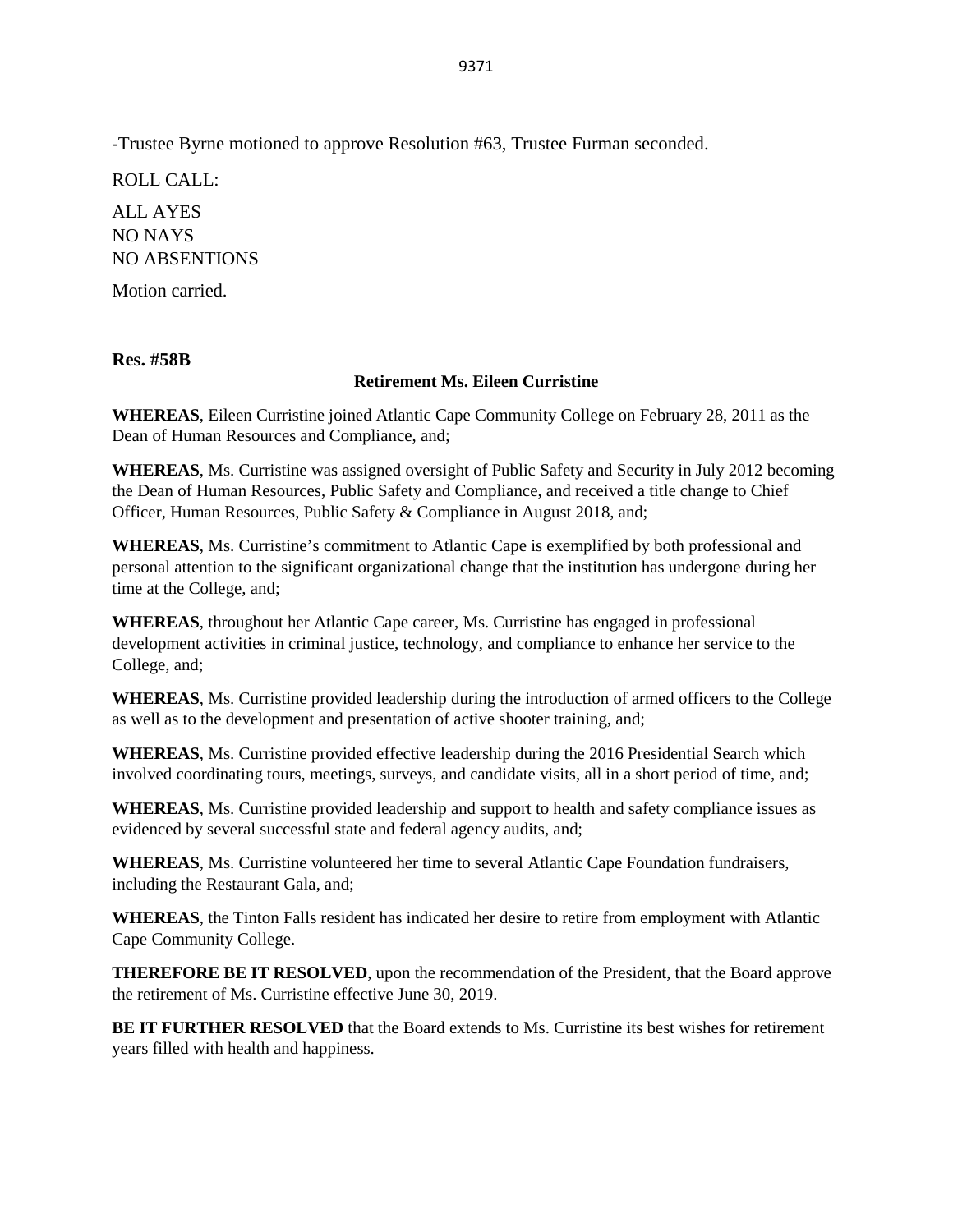-Trustee Torres read the resolution in its entirety and motioned to approve Resolution #58B, Trustee Coskey seconded. Trustee Torres noted that we will miss Ms. Curristine.

-Chairperson Mento thanked Ms. Curristine for her years of service.

-Ms. Curristine thanked everyone and stated that she had eight wonderful years at Atlantic Cape.

ROLL CALL:

## ALL AYES NO NAYS NO ABSENTIONS

Motion carried.

## X. COMMITTEE REPORTS

## a. PERSONNEL AND BOARD DEVELOPMENT

-No incidents to report under Cunningham Ruiz Bill.

## XI. FOUNDATION REPORT

− Trustee Furman reported that Atlantic Cape Baseball opens Sunday, March 3, 2019 at Surf Stadium. As part of the alumni outreach, we have three ballplayers from the 1968 season who will be throwing out the first pitch: Stephen Nehmad of Nehmad, Perillo & Davis in Egg Harbor Township; Bobby Woods; and Charles Donahue. Mr. Woods who played one season for Atlantic Cape and was drafted by the Chicago Cubs organization, played shortstop and third base for four seasons. He then went on to coach the ACC Buccaneers from 1976-1979, where the team captured the Garden State Athletics Conference and Region XIX Championship titles. Mr. Donahue followed in Bobby Woods' footsteps and coached ACC Buccaneers from 1980-81. He is currently a Football Coach at Southern Regional High School.

# XII. NEW JERSEY COUNCIL OF COUNTY COLLEGES (NJCCC)

- Trustee Furman reported he and Dr. Gaba attended the Association of Community College Trustees (ACCT) National Legislative Summit (NLS) in Washington DC from February 10- 13. It was a valuable and successful conference, with great interaction with other college Trustees and our legislators. Trustee Furman and Dr. Gaba met with Congressman Jeff Van Drew and thanked him for his support of the college and his advocacy regarding the legislative priorities impacting community colleges.
- − Dr. Gaba was invited by ACCT to present on a panel entitled, "Conducting an Effective CEO Search in a Competitive Environment".